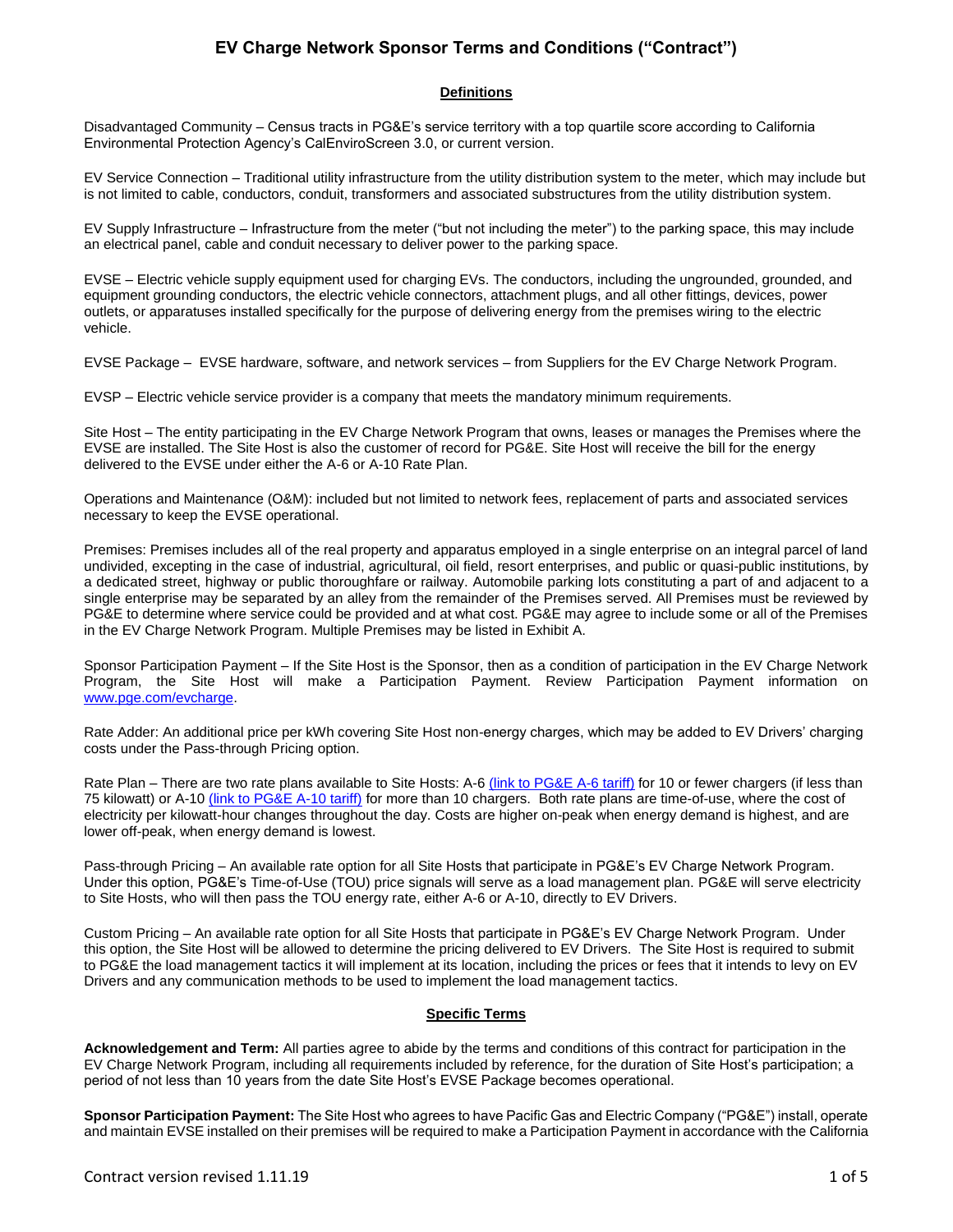Public Utilities Commission ("CPUC") requirements. The Participation Payment will be paid after selection of the EVSE Package and confirmation of final design. The Participation Payment may vary and is determined upon approval of the EV Charge Network Program application.

**Selection of Electric Vehicle Service Equipment Package:** Upon approval of application by PG&E, Site Host shall select one EVSE Package from the PG&E approved list of qualified vendors accessed through the EV Charge Network Program website. In all cases PG&E is responsible for the EV Service Connection and the EV Supply Infrastructure at the site. PG&E shall install, operate and maintain the number and type of the EVSE Package, associated equipment and signage as selected by Site Host and approved by PG&E.

**Additional Services from EVSP:** Separate and apart from the application and PG&E's obligations under the EV Charge Network Program, the EVSP selected by Site Host may offer and contract directly with the Site Host to provide any additional or complementary services, as long as these services do not interfere with the objectives of the EV Charge Network Program. The costs of additional EVSP services, and any cost related to O&M of any additional EVSP services, will not be borne by PG&E, unless they are complementary services necessary to support the EV Charge Network Program objectives and are approved by PG&E in writing.

**Installation of Equipment:** PG&E and/or its contractors shall design and construct the EV Service Connection, EV Supply Infrastructure and EVSE in compliance with the terms of this contract, as well as all applicable local, state and federal laws and regulatory requirements. Site Host is responsible for providing all disclosures, including but not limited to hazardous materials, located at the site of the install. A preliminary layout of proposed facilities will be provided to Site Host prior to preparation of easement for Site Host review and approval; such approval will not unreasonably be withheld. After Site Host approval of the preliminary design, PG&E will coordinate with the Site Host if there are any proposed material changes. A final design with no material changes from the agreed upon design, will be provided by PG&E prior to any installation activities. PG&E and Site Host will approve final design. Once design is approved, no material changes will be made without approval from PG&E and Site Host. An estimated installation schedule shall be provided to Site Host upon execution of required easement and timely selection of EVSE. Should the schedule require modification, PG&E shall notify the Site Host within a reasonable amount of time of such changes. Site Host must pay a Sponsor Participation Payment to PG&E prior to service extension and installation of EVSE by PG&E. PG&E shall not install the EVSE, including any utility service, equipment or accessories or, after the installation thereof, alter the EVSE or any of its components in any manner that requires architectural or engineering plans without first obtaining Site Host's prior written approval (which shall not be unreasonably withheld, conditioned or delayed) of the architectural and engineering plans and specifications therefore. PG&E shall not install the EVSE or any utility service, equipment or accessories until all required municipal and other governmental permits and authorizations have been obtained by PG&E.

**EV Drivers Right to Access:** Site Host shall not restrict access to or use of the EVSE for reasons including, but not limited to, race, color, religion, age, sex, national origin, ancestry, physical or mental disability, or any basis prohibited by applicable law. However, Site Host may decide to make the EVSE available only to its employees or tenants; under the terms of the EV Charge Network Program, Site Host decides whether to make the EVSE available to the general public.

**Duty to Notify:** Site Host has a duty to promptly notify PG&E when Site Host becomes aware of any unsafe, inoperable or damaged equipment. In addition, Site Host shall promptly report all claims and/or incidents to PG&E or its designated representative(s), and shall promptly thereafter confirm in writing any injury, loss, or damage incurred by Site Host.

**Accessibility Requirements:** The installation of the EVSE and EV Service Connection is required to comply with the Americans with Disabilities Act (ADA) and California Building Standards. PG&E is responsible for the costs of complying with these standards as they relate to the installation of EVSE and EV Supply Infrastructure. Site Host understands and accepts that such standards may impact parking layouts and reduce the number of non-accessible parking spaces available. Site Host understands and accepts that changes to initial design representations may occur during the design, construction and operational phases of the EVSE as may be dictated by design constraints, by law or regulation or by local jurisdictional authorities.

**Easement Requirement:** An easement may be required to maintain PG&E owned facilities. PG&E will use existing easements when possible to minimize encumbrances on Site Host property. If a new easement is required, access rights will follow standard utility requirements for providing electrical service. PG&E will determine if a new easement is required when Site Host application is evaluated, and will communicate that to Site Host. If Site Host does not wish to grant an easement for one or more Premises, Site Host or PG&E may agree to remove those Premises from the EV Charge Network program. If Site Host accepts easement requirement, Site Host agrees to grant PG&E an easement for the installation of EV Service Connection and EV Supply Infrastructure. If the EV Service Connection must cross property owned by a third party to serve Site Host, PG&E may, at its option, install such EV Service Connection after appropriate rights of way or easements, satisfactory to PG&E, are obtained without cost to PG&E. Site Host agrees to sign and return easement to PG&E within 30 days of receipt. If the Site Host does not respond within 30 days, PG&E reserves the right to rescind Site Host's participation in the EV Charge Network Program. Upon termination of the Contract, PG&E shall upon written demand therefor execute and deliver to Site Host a good and sufficient quitclaim of said easement and right of way or such portion thereof conveyed in this document, at Site Host expense.

**Access to Site Host's Premises:** PG&E shall at all times have the right to enter and leave the Site Host's Premises for any purpose connected with the furnishing of electric service to the EV Supply Infrastructure and EV Service Connection (meter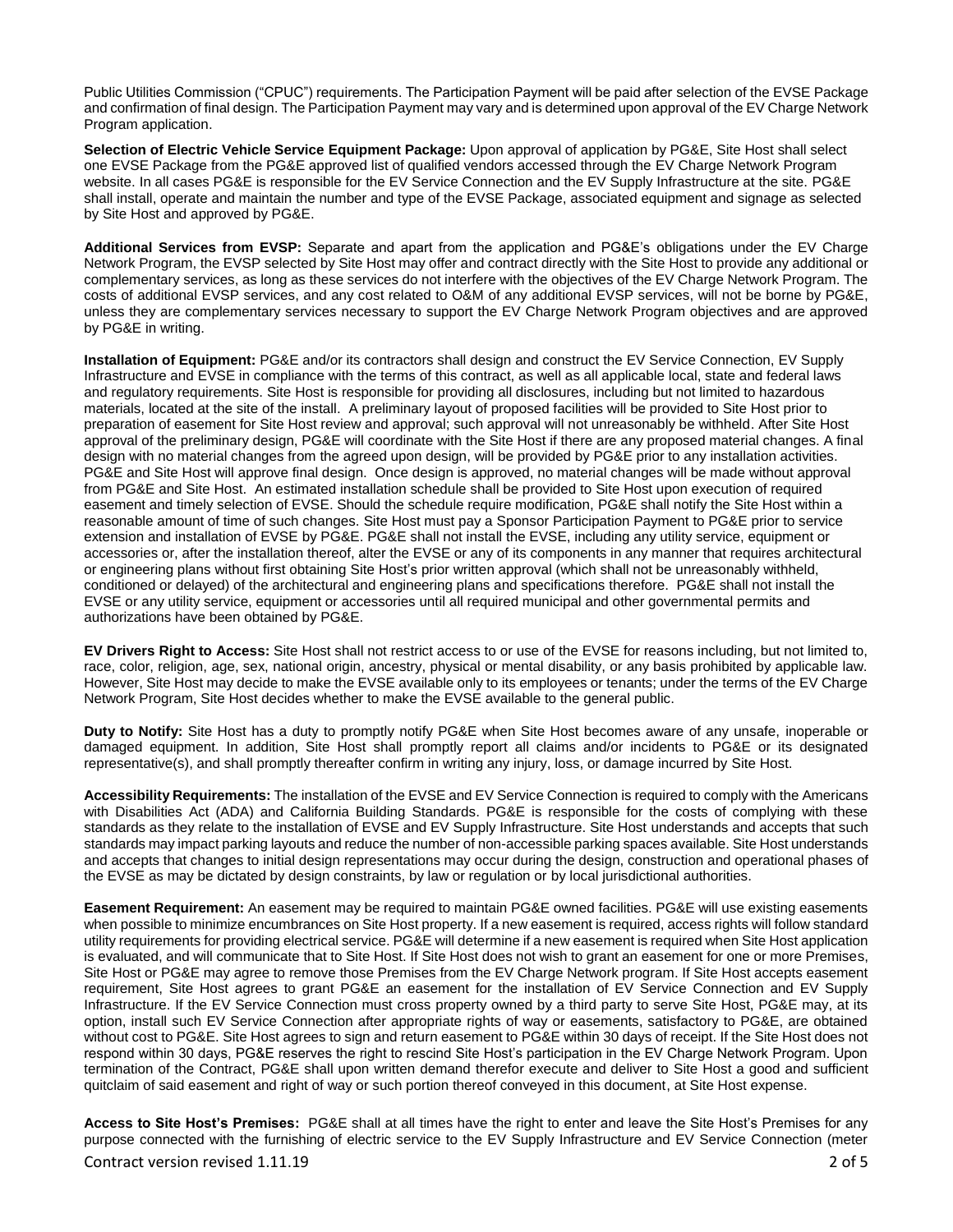reading, inspection, testing, routine repairs, replacement, maintenance, vegetation management, emergency work, etc.) and the exercise of any and all rights secured to it by law, or under PG&E's applicable tariff schedules. If Site Host does not grant PG&E reasonable access to the Premises, then PG&E may deenergize the EV Supply Infrastructure or EV Service Connection until access is granted. PG&E will work closely with Site Host to ensure this access does not unreasonably interfere with Site Host's property or operations.

**EVSE Operation and Maintenance:** PG&E is required to maintain the EVSE for the duration of this contract (10 years). PG&E will pay all Operations and Maintenance costs associated with the EVSE approved by PG&E. PG&E shall maintain the common area improvements and keep the EVSE in good condition ordinary wear and tear excluded. Site Host will promptly notify PG&E of any problems it is aware of related to the EVSE. Site Hosts shall maintain the immediately surrounding common areas which shall include, but not be limited to, pavement maintenance and snow removal services. Uninterrupted service is not guaranteed, and PG&E may interrupt service when necessary to ensure safety or to perform maintenance. PG&E will use reasonable efforts to notify Site Host in advance of interruptions to service.

**Billing:** Site Host will be the PG&E customer of record and will be served an applicable, commercial, TOU Rate Plan, these include Schedule A-6 (if less than 75 kilowatt) or Schedule A-10. As the customer of record, Site Host will be responsible for paying the PG&E bill. The EVSP will be responsible for collecting payment from EV Drivers who use the EVSE and passing on the value of this payment to the Site Host. The Site Host has two options for how they want to charge EV Drivers, Pass-through Pricing and Custom Pricing.

**Pass-through Pricing:** Under this option, the Site Host delivers energy to EV Drivers at the price per kWh reflected in the selected Rate Plan (A-6 or A-10, whichever is applicable) at that time. In order to recover any additional charges associated with the Rate Plan, the Site Host will have the option to include a Rate Adder with the energy price per kilowatt-hour (kWh) passed on to EV Drivers. The Rate Adder should represent the non-energy additional charges (e.g. demand charges and meter charges) associated with the applicable Rate Plan converted into a price per kWh. If a Site Host decides to use a Rate Adder, then EV Drivers will pay the applicable price per kWh for their energy use, plus the Rate Adder (an additional price per kWh). Alternatively, Site Hosts in this option do not have to pass on the non-energy charges to EV Drivers with a Rate Adder and can instead cover these costs themselves. Site Hosts shall periodically recalculate the Rate Adder based on historic EV charging usage to ensure they are not over-charging EV Drivers.

**Custom Pricing:** Under this pricing plan, the Site Host will deliver energy to EV Drivers at a price determined by the Site Host but subject to a load management plan.

**Load Management Plan:** Where the Site Host selects the Custom Pricing option, the Site Host will be required to submit a load management plan to PG&E in order to encourage drivers to charge during times of available capacity on the grid. PG&E will provide load management plan guidelines to Site Hosts. All load management plans must be acceptable to PG&E. Site Hosts who do not submit a load management plan approved by PG&E will be asked to provide one and will be ineligible to participate in the EV Charge Network Program until an approved load management plan is in place. EVSE site use patterns will be monitored, and in addition, applicant- determined prices or fees to use the EVSE will be tracked. This data will be used to inform CPUC policy.

**Compensation:** Under no conditions shall Site Host or EV Drivers receive compensation of any kind (including but not limited to: cash, in-kind services, or otherwise) for any duties or requirements provided for in these terms and conditions or for participation in any way as part of the EV Charge Network Program, including but not limited to: easements, use of data for lawful purposes, loss of business activity during construction or maintenance activities, or any other inconvenience or loss, without limitation, related to participation, except for compensation permitted under the terms of the pricing options described above.

#### **General Terms**

**Permission to Use Data:** Site Host agrees to allow PG&E, its agents and representatives to use data gathered as part of the EV Charge Network Program for use in regulatory reporting, ordinary business use, industry forums, case studies or other similar activities, in accordance with applicable laws and regulations.

**Representations:** Site Host understands that its participation in EV Charge Network Program shall not be construed as creating any agency, partnership, or other form of joint enterprise between the Site Host, PG&E, or their affiliates, contractors, vendors, representatives or designees nor create any obligations or responsibilities on their behalf except as may be expressly granted in writing, nor make any representations of any kind to this effect. Site Host represents and warrants that it is either (i) the fee title owner and has the ability to grant the easement, or (ii) it is the authorized manager of the proposed EV Charge Network Program site working with the fee title owner, it has the power, authority and capacity to bind itself to undertake the EV Charge Network Program terms and conditions and to perform each and every obligation required of Site Host, and such fee title owner has the ability to grant the easement.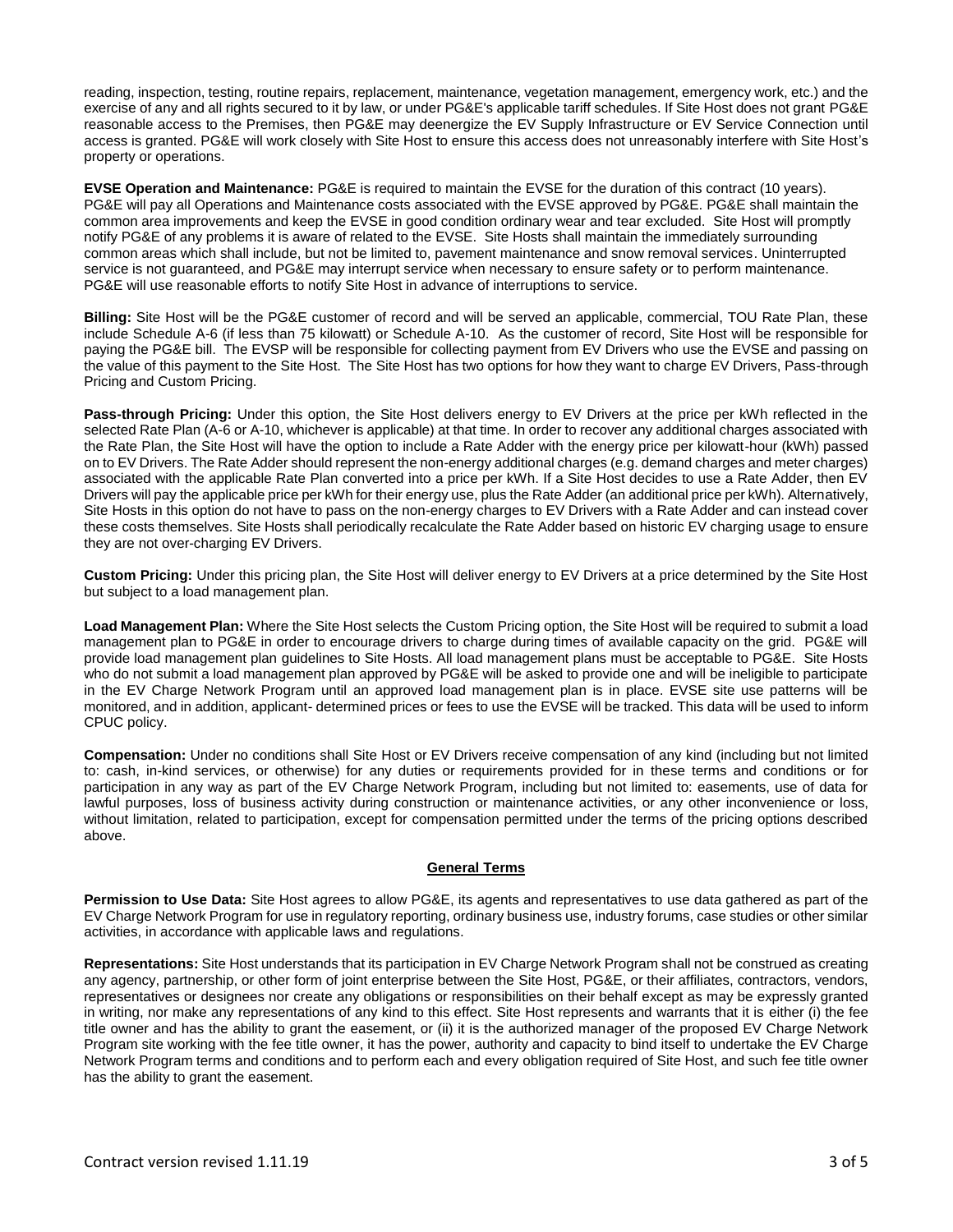**Changes:** PG&E may initiate changes to the EV Charge Network Program as necessary to comply with CPUC directives. PG&E shall endeavor to provide Site Host with advance notice of any such changes. Site Host has the option to opt out of the Program subject to section Site Host Removal and Termination.

**Compliance with Laws:** All parties shall comply with all applicable federal, state, and local statutes, rules, regulations, laws, orders and decisions that relate to or govern its participation in the EV Charge Network Program and/or Site Host's interactions with customers in connection with the EV Charge Network Program.

**Failure to Comply with Terms and Conditions:** Without limitation, and to the greatest extent allowed by law, PG&E and Site Host reserve the right to seek damages and recovery for losses incurred due to any breach of the EV Charge Network Program terms and conditions on the part of Site Host or PG&E, whether intentional or unintentional.

**Relocations:** Should Site Host request relocation of EVSE or parts thereof, such relocation shall be per mutually agreeable terms and shall be at sole expense of Site Host and in accordance with any EV Charge Network Program requirements, laws, regulations or other applicable jurisdictional requirements. Additionally, if requested by PG&E, Site Host shall either amend the Easement to include the legal description of the new location or enter into a new Easement with PG&E.

**PG&E Termination or Suspension:** PG&E may terminate, or for any duration suspend, Site Host's participation in the EV Charge Network Program, or operation of EVSE, with or without cause, at any time, and for any reason. Such reasons may include but are not limited to: Failure to provide or maintain terms of easement, failure to abide by EV Charge Network Program terms and conditions, permitting issues, exceptional installation costs, environmental concerns, or any other reason(s) not in the best interests of the EV Charge Network Program or PG&E's ratepayers.

**Site Host Removal or Termination:** Should Site Host request removal or termination of EVSE or parts thereof prior to ten (10) years from the operational date of the EVSE, Site Host shall bear full cost and sole expense of such removal as well as actual costs, as circumstances may dictate, for losses incurred by PG&E on behalf of ratepayers, such as pro-rated costs of equipment, site design and installation. Site Host may, at any time within the Program Term request from PG&E projected and final costs associated with such a removal request. If the Site Host wishes to assign its rights and obligations of the EVSE Package to a new Site Host prior to 10 years from the operational date of the EVSE, the new Site Host may assume all rights and obligations for the remaining term with PG&E consent. After 10 years, if Site Host requests removal or termination of the EVSE, PG&E shall de-energize the EV Service Connection and EV Supply Infrastructure and abandon conduit in place. PG&E will bear full cost of such work. PG&E may also deliver a quitclaim for the easement in accordance with these terms, after which the easement would be removed.

**End of Term:** At the end of the 10 year term, PG&E reserves the right to continue to own the EVSE Packages installed. However, typically, the Site Host will have the following options:

- 1. Request PG&E transfer EVSE ownership to Site Host or third-party and the Site Host/third-party will assume all future responsibility for maintaining and operating the EVSE Packages. Easement remains in place.
- 2. Remove the EVSE at PG&E's cost and expense. PG&E abandons EV Service Connection and EV Supply Infrastructure in place. PG&E delivers quitclaim for easement and easement is removed.

**Indemnification**: Site Host shall indemnify, hold harmless and defend PG&E, its affiliates, subsidiaries, parent company, officers, managers, directors, agents, and employees, from and against all claims, demands, losses, damages, costs, expenses, and liability (legal, contractual, or otherwise), which arise from or are in any way connected with any: (i) injury to or death of persons, including but not limited to employees of PG&E or Site Host; (ii) injury to property or other interests of PG&E, Site Host, or any third party; (iii) violation of a local, state, or federal common law, statute or regulation, including but not limited to environmental laws or regulations; (iv) strict liability imposed by any law or regulation; so long as such injury, violation, or strict liability (as set forth in (i) - (iv) above) arises from or is in any way connected with Site Host's performance of, or failure to perform, this Contract. This indemnification obligation shall not apply to the extent that such injury, loss or damage is caused by the negligence or willful misconduct of PG&E, its officers, managers, or employees. Site Host shall, on PG&E's request, defend any action, claim, or suit asserting a claim which might be covered by this indemnity, using counsel acceptable to PG&E. Site Host shall pay all costs and expenses that may be incurred by PG&E in enforcing this indemnity, including reasonable attorney's fees. To the extent necessary, each Party was represented by counsel in the negotiation and execution of this Contract. PG&E represents and warrants that it has indemnification language in its contract with any third party who PG&E may send to perform work on Site Host's physical site. PG&E agrees to work closely with Site Host on any concerns that may arise related to the party who will perform work on Site Host's physical site.

**Insurance Requirements:** Site Host shall procure, carry and maintain the following insurance coverage:

#### A. Personal or Commercial General Liability

- 1. The limit shall not be less than One Million Dollars (\$1,000,000) each occurrence for bodily injury, property damage and personal injury.
- 2. Coverage shall: a) By "Additional Insured" endorsement add as insureds PG&E, its directors, officers, agents and employees with respect to liability arising out of work performed by or for the 'Site Host'; b) Be endorsed to specify that the 'Site Host' insurance is primary and that any insurance or self-insurance maintained by PG&E shall not contribute with it.